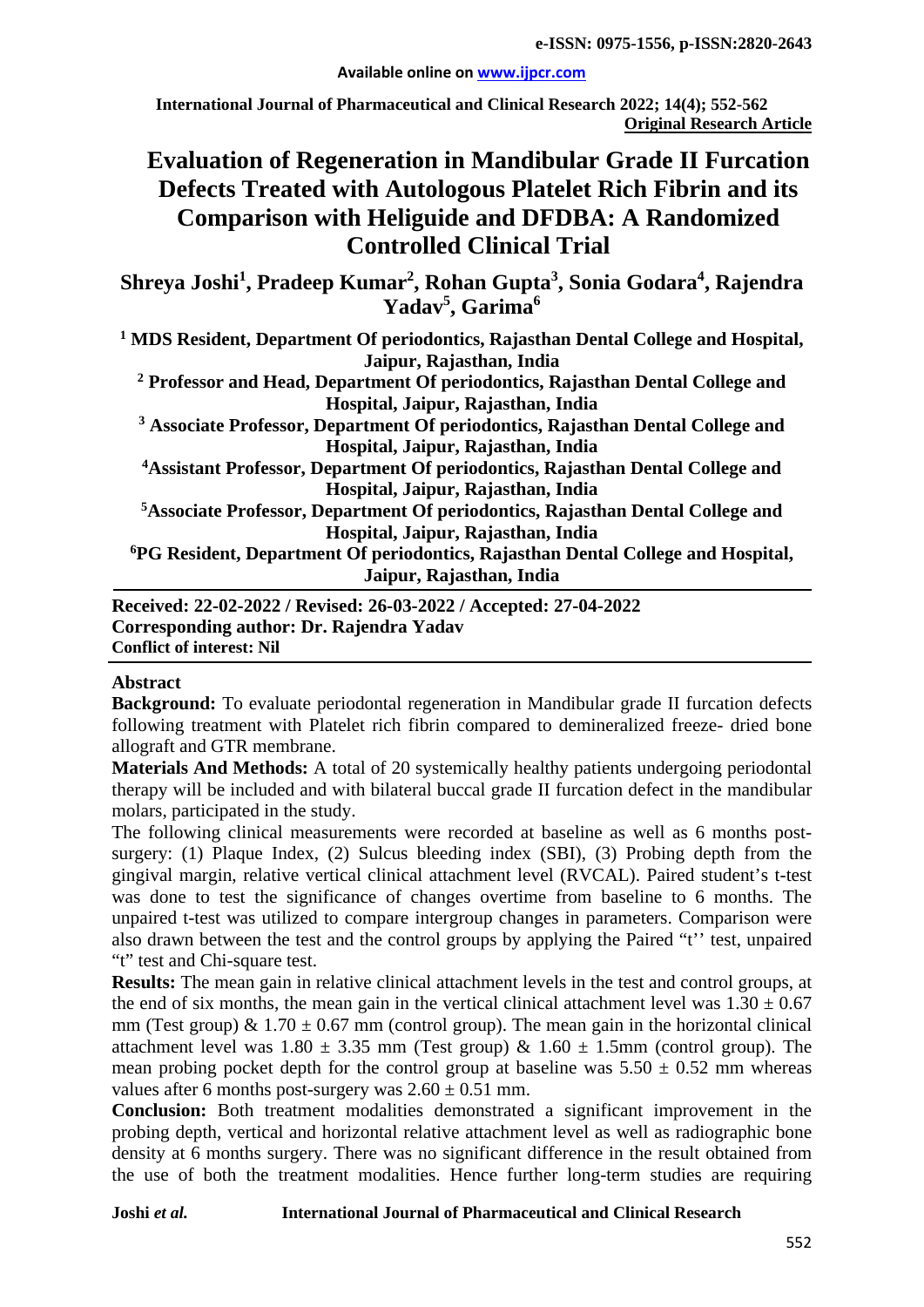substantiating the efficacy of cost effective PRF in the treatment of mandibular grade II furcation defects over other GTR membranes which are presently being used. **Keywords:** GTR, Grade II furcation, PRF and bone grafts

This is an Open Access article that uses a fund-ing model which does not charge readers or their institutions for access and distributed under the terms of the Creative Commons Attribution License (http://creativecommons.org/licenses/by/4.0) and the Budapest Open Access Initiative (http://www.budapestopenaccessinitiative.org/read), which permit unrestricted use, distribution, and reproduction in any medium, provided original work is properly credited.

# **Introduction**

Periodontitis is a disease of multifactorial origin, "an inflammatory disease of the teeth caused by specific microorganisms or group of microorganisms, resulting in progressive destruction of the periodontal ligament and alveolar bone with pocket formation, recession or both". Progression of loss of attachment horizontally into the region between roots creates an additional problem of access and leads to furcation involvement. Depending upon the severity of involvement furcation has been classified into grade I, grade II, grade III and grade IV. [1] Grade II furcation lesion is a cul-de-sac with a definite horizontal component. Surgical access significantly enhances removal of calculus from molars with furcation invasion. The primary objective of any furcation therapy is the elimination of the pocket by respective or regenerative procedures and making the area accessible for plaque control.The main objective of furcation treatment is to eliminate microbial plaque and to establish a proper tooth contour to facilitate selfperformed plaque control. Various treatment modalities have been proposed to improve the prognosis of furcation involvement. [2] Furcations are generally less responsive to therapy than nonfurcated areas and/or single rooted teeth, as reflected by a limited gain in attachment levels, less reduction in probing depths (PDs), more frequent bleeding on probing (BOP), and higher microbiologic counts after conventional non-surgical and open flap instrumentation of furcation surfaces. Multiple approaches have been used to resolve furcation defect including autografts, demineralized freeze-dried bone allografts (DFDBAs), bovine-derived xenografts, barrier membranes, and

combinations of membranes and bone grafts. [3]

# **Material and methods**

A total of 20 patients,10 females and 10 males, in the age group of 18-65 years with bilateral buccal grade II furcation defects in mandibular molars participated in the study. The criteria for selection were Patients with grade II furcation defects in Mandibular molars on buccal side with radiolucency in furcation area in an intraoral periapical radiograph, patient's age  $\geq$  25yrs, probing depth  $>$  4mm, horizontal probing depth >2mm after phase I therapy.

The subjects received detailed information regarding their condition and the treatment plan. Oral hygiene instructions were given. After being informed about the aim of the project, a signed consent was taken from the patient.

# **Clinical data collection-**

The following clinical measurements were recorded at baseline as well as six months post-surgery-Plaque Index (PI), Sulcus bleeding index (SBI), Probing depth from the gingival margin, Relative vertical clinical attachment level (RVCAL), Relative Horizontal clinical attachment level (RHCAL) along with gingival margin level (GML).

One site in each patient was randomly allocated to the control group and was treated by GTR and DFDBA allograft. The GTR membrane used was Healiguide. The contralateral site test group which was treated using Platelet rich fibrin (PRF) alone.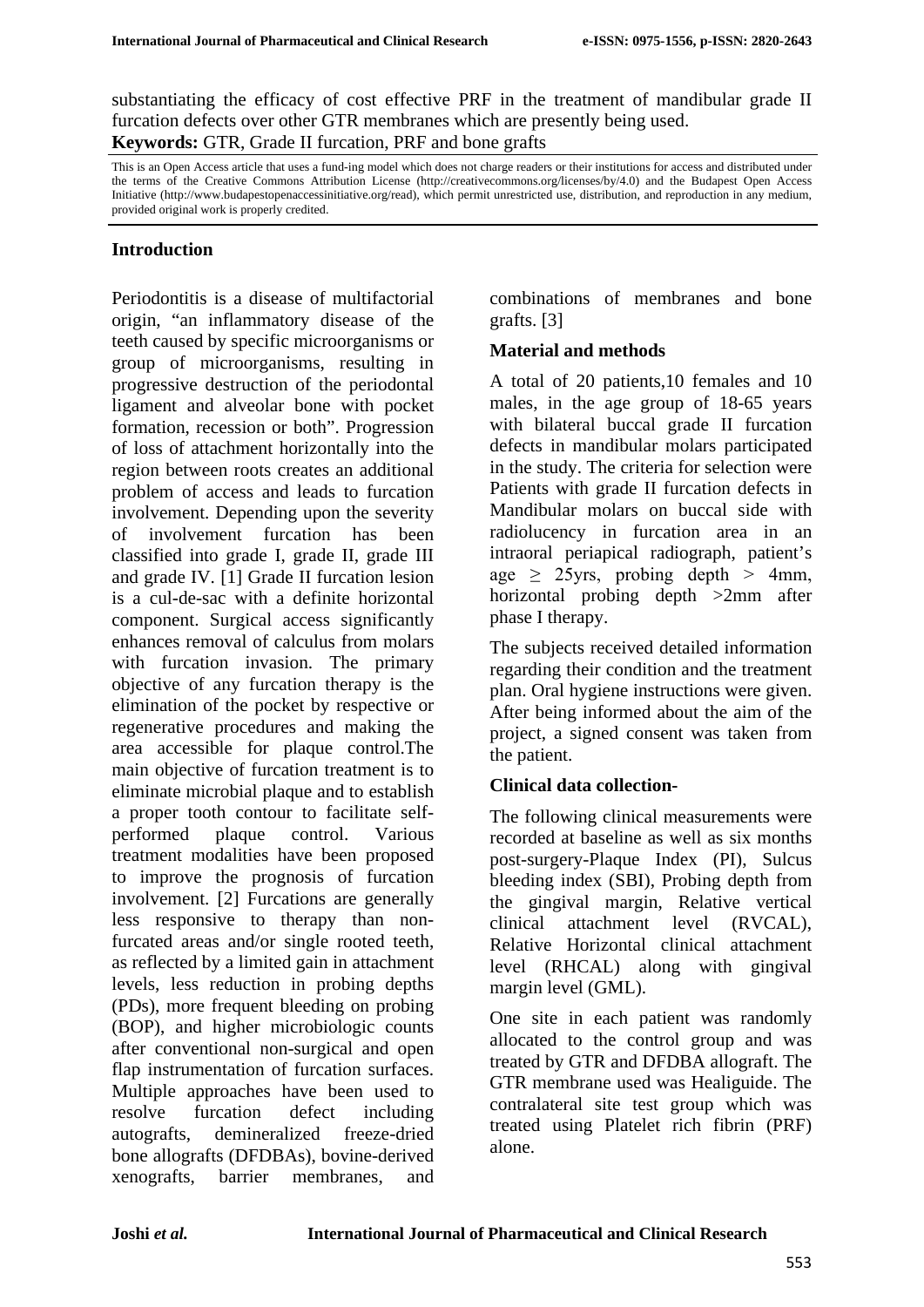

**Figure 1: Control site 46 (A) pre operative, -PPD (from gingival margin to the base of the pocket, VCAL (from fixed reference point to the base of pocket) and GML (from fixed reference point to the gingival marginal level).**



**Figure 2: Test site in 37 (a) pre operative and PPD (from gingival margin to the base of the pocket), VCAL (from fixed reference point to the base of the pocket) and GML (from fixed reference point to the gingival margin)**

#### **Presurgical procedure-**

Following an initial examination and treatment planning, all the selected patients were given detailed instructions in self performed plaque control measures and were subjected to phase I periodontal therapy. Six weeks after phase I therapy, aperiodontal evaluation was performed to confirm the suitability of the sites for this study. The elected patients were subjected to surgical procedure. The lower/apical

limit of vertical grooves of acrylic guide stent was used as the fixed reference point for the vertical and horizontal probing depths. [4] [figure 1 and 2]. All the sites in both experimental and control groups were subjected to second radiographic assessment. [Figure 3 and 4] Digital intraoral Radiovisiograph were taken for each site after 6 months along with Grid and hard tissue measurements were analysed by using Adobe software.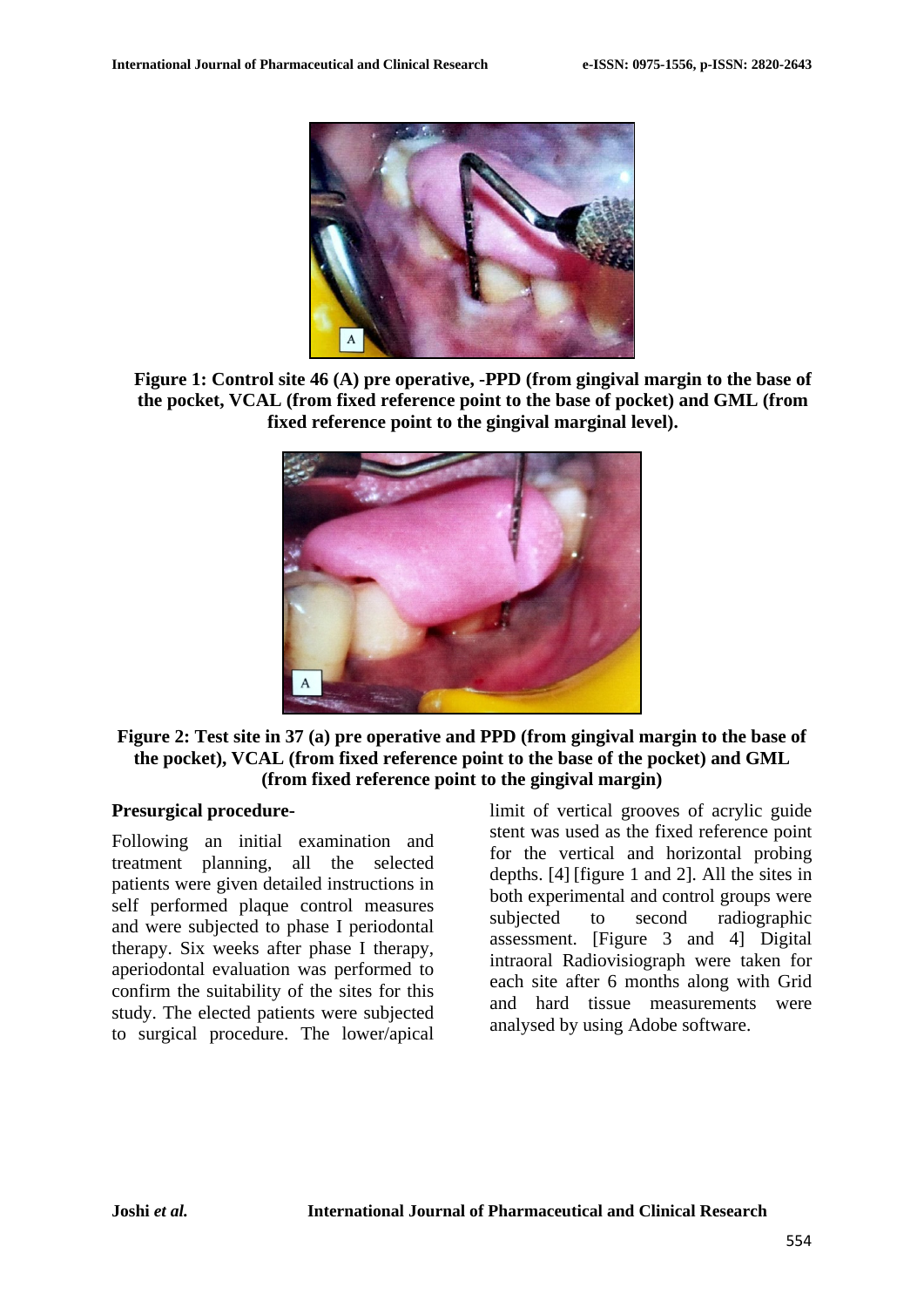

**Figure 3: Radiovisisograph showing Control site in 46 and 47 furcation area (A) pre operatively, and (B) post operatively**



**Figure 4: Radiovisiograph showing Test site 36& 37 (Furcation region) (A) pre operatively (B) post operatively**

#### **Surgical management-**

The patient was asked to rinse his/her mouth with 0.2% chlorhexidine gluconate for 1 minute to ensure asepsis and infection control prior to the surgical procedure.The area to be treated was thoroughly anesthetized by regional block using 2% lignocaine hydrochloride (1:80,000).

After adequate anaesthesia, the sulcular incisions were made, to preserve the existing, keratinized gingival tissue as much as possible. The incision extends to minimum of two teeth mesially and one tooth distally to the tooth being treated on both buccal and lingual sides of the operated teeth. [5] A periosteal elevator (P24G) was used to elevate the full thickness mucoperiosteal flap from the bone by moving it mesially, distally and apical until the desired reflection was achieved. Meticulous defect debridement and root planing were carried out. The furcation defect was carefully curetted so

that the entire bone and the root surface adjacent to the teeth can be assessed.

The defect sites in each patient were randomly assigned to the one of the treatment procedures after complete debridement of the defect. The control sites were treated with barrier membrane (Healiguide) and bone graft.The test sites were treated with Platelet Rich Fibrin (PRF)alone by covering the furcation area as a barrier membrane[Figure 5 and 6].The membrane is carefully placed so that apical border of the GTR membrane extends 3 o 4 mm apical to the margin of the defect and laterally 2 to 3mm beyond the defect; the occlusal border of the membrane is placed 2 mm apical to the cementoenamel junctions.

The mucoperiosteal flaps were repositioned and sutured in its original position or slightly coronal to it by interrupted independent sutures such that the flap covers the membrane completely using silk non-absorbable surgical needled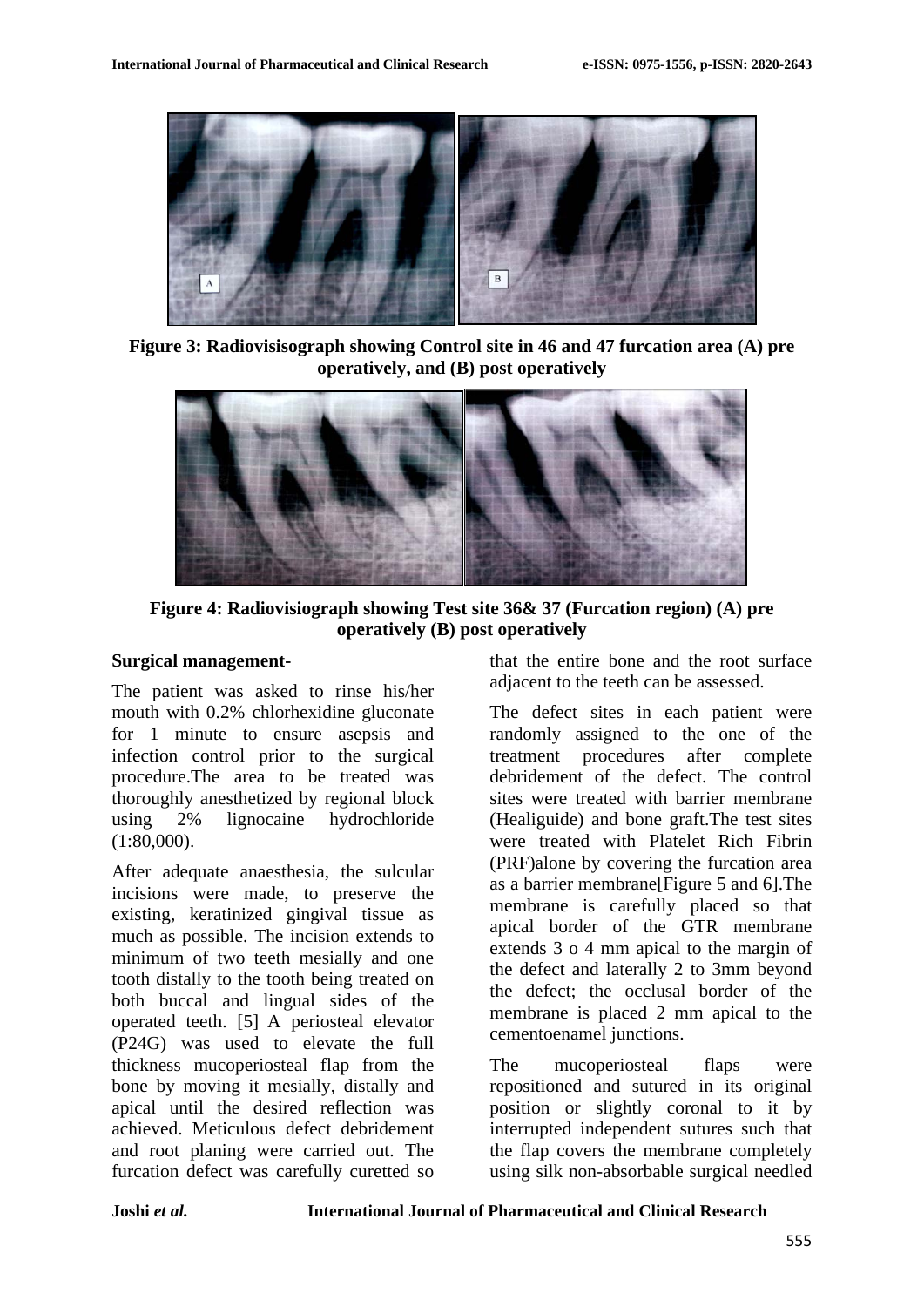sutures (Ethicon) with 3-0 metric,20 mm,  $\frac{1}{2}$  circle, reverse cutting needle. [6] The surgical area was covered with noneugenol periodontal dressing (Coe -pack, G C America Inc, USA).



**Figure 5: Control site in 46 and 47 furcation area bone graft placements with GTR membrane covering and mucoperiosteal flap repositioning with sutures.**



**Figure 6: Test site in 36 and 37 furcation area PRF, used as the membrane to cover the furcation defect area and mucoperiosteal flap repositioning with sutures.**

All patients were prescribed with systemic Antibiotics; Amoxicillin 500 mg+ Clavulanic acid 125 mg (Moxikind-CV) tablets t.d.s for 5 days and analgesics: Diclofenac 50 mg + Paracetamol 325mg (Diclomed) tablet twice daily for 5 days. The patients were instructed to avoid mechanical tooth brushing and to chew carefully,from the operated site,for 1 weeks. [7] Mouth rinse10 ml of 0.2 % chlorhexidine gluconate solution was

prescribed twice daily for 4 weeks to maintain oral hygiene in the operated sites. On the second day following surgery, patients were recalled and asked regarding any swelling, discomfort, pain and /or sensitivity, after 1 week's periodontal dressing and sutures were removed. Patients were reinstructed for proper oral hygiene measures postoperatively, and examined weekly upto 1month after surgery, and again, at 3 and 6 months.



**Figure 7: Control site 46 b) post operative -PPD (from gingival margin to the base of the pocket, VCAL (from fixed reference point to the base of pocket) and GML (from fixed reference point to the gingival marginal level).**

**Joshi** *et al.* **International Journal of Pharmaceutical and Clinical Research**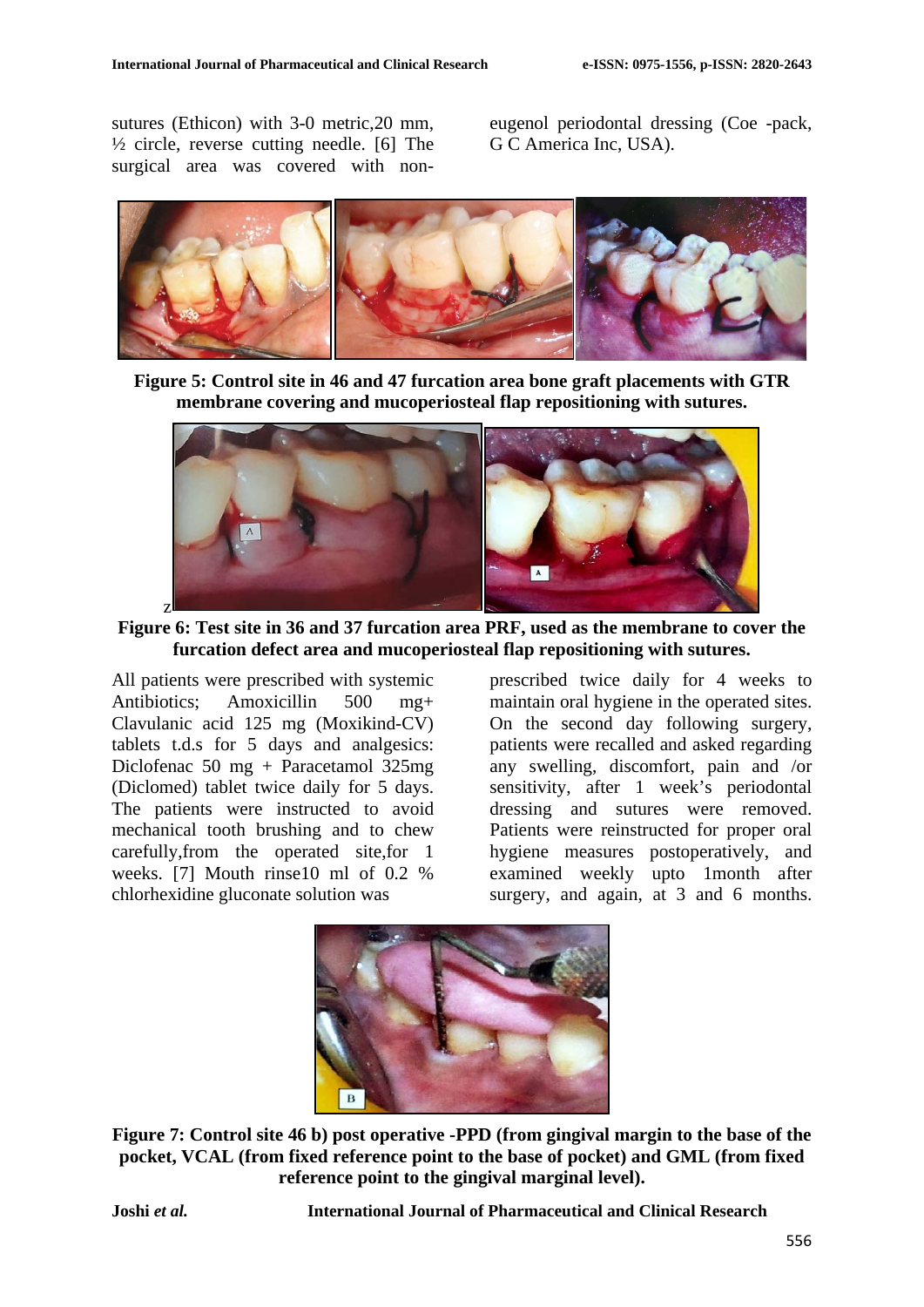

**Figure 8: Test site 37 b) post operative -PPD (from gingival margin to the base of the pocket), VCAL (from fixed reference point to the base of the pocket ) and GML (from fixed reference point to the gingival margin)**

#### **Data analysis-**

Pairwise comparison within the groups were done by applying student 't'test. Comparison were also drawn for the changed mean plaque and gingival scores, Relative clinical attachment levels (horizontal vertical), gingival marginal level and probing pocket depth between the control (GTR+ BG) and the test (PRF) groups by applying the independent student 't'test.

### **Results**

All the 20 subjects completed the study. No adverse event of any kind occurred during the course of the study. Membrane exposure was not seen in any of the cases.

The mean change in the gingival scores for both the test and the control group were  $1.20\pm0.42$  mm, respectively, at the end of six months, with a difference of 0.05 which was statistically significant. The mean change in the plaque scores for test and control groups were 1.30±0.48 mm which was not statistically significant and 1.20±0.42 mm which was statistically significant.

The relative horizontal clinical horizontal clinical attachment level of test group was 1.80±3.35mm and control group was 1.60±1.5mm with a mean difference of  $0.2\pm0.38$ mm with p-value being 0.79 which is not significant.

The relative vertical clinical attachment level of the test group was 1.30±0.06 mm and control group were 1.70±0.67mm with a mean difference of 0.4±0.30 mm with the p-value being 0.13 which is not significant.

The gingival marginal level of the test group was 0.40±0.51mm and control group was  $0.20 \pm 1.31$  mm with a mean difference of  $0.2\pm0.31$  mm with a p-value being 0.09 which is not significant.

The bone density of the test group was 10.06±47.08 mm and control group were 17.46±11.87 mm with a mean difference of  $7.4 \pm 5.09$  mm with a p-value of  $0.06$ which is not significant.

**Table 1: SBI Index score, Chi square, Mean ±SD and Df of Test and Control group in baseline and six months**

|             |                 | <b>SBI</b> Index score |             |             | Chi    |                 |    |       |
|-------------|-----------------|------------------------|-------------|-------------|--------|-----------------|----|-------|
| Group       | Visit           | $0 - 0.5$              | $0.6 - 1.0$ | $1.1 - 1.5$ | square | <b>Mean</b> ±sd | Df | value |
| Control     | <b>Baseline</b> | 0(0.0)                 | 4(40.0)     | 6(60.0)     | 0.400  | $2.60 \pm 0.51$ |    | 0.52  |
| group       | 6 months        | 8(80.0)                | 2(20.0)     | 0(0.0)      | 3.600  | $1.20 \pm 0.42$ |    | 0.05  |
| <b>Test</b> | <b>Baseline</b> | 0(0.0)                 | 7(70.0)     | 3(30.0)     | 1.600  | $2.30 \pm 0.48$ |    | 0.20  |
| group       | 6 months        | 8(80.0)                | 2(20.0)     | 0(0.0)      | 3.600  | $1.20 \pm 0.42$ |    | 0.05  |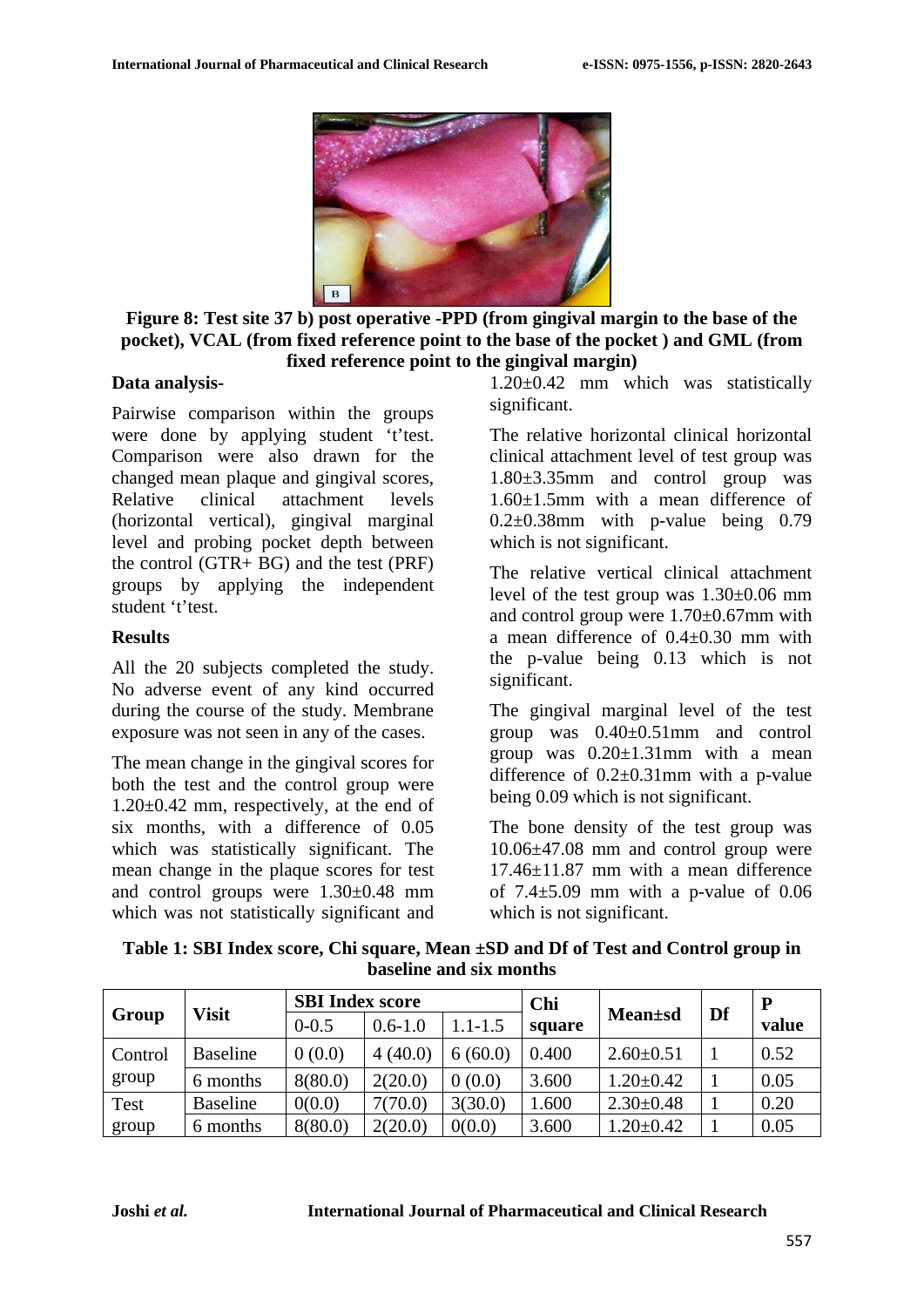|         | III DASENNE ANU SIX MONUIS |           |                                  |             |        |                  |  |                |  |  |  |
|---------|----------------------------|-----------|----------------------------------|-------------|--------|------------------|--|----------------|--|--|--|
| Group   |                            |           | <b>Plaque Index score</b><br>Chi |             |        |                  |  | $\mathbf{p}$ - |  |  |  |
|         | Visit                      | $0 - 0.5$ | $0.6 - 1.0$                      | $1.1 - 1.5$ | square | Mean $\pm SD$ Df |  | value          |  |  |  |
| Control | <b>Baseline</b>            | 0(0.0)    | 6                                |             | 0.400  | $2.40 \pm 0.51$  |  | 0.52           |  |  |  |
| group   | 6 months                   | 8(80.0)   |                                  |             | 3.600  | $1.20 \pm 0.42$  |  | 0.05           |  |  |  |
| Test    | <b>Baseline</b>            | 0(0.00)   | 6                                |             | 0.400  | $2.40 \pm 0.51$  |  | 0.52           |  |  |  |
| group   | 6 months                   | 7(70.0)   |                                  |             | 1.600  | $1.30 \pm 0.48$  |  | 0.20           |  |  |  |

# **Table 2: Plaque Index score, Chi square, Mean ±SD and Df of Test and Control group in baseline and six months**

|  |  | Table 3: Relative vertical clinical attachment level of Test and Control group |
|--|--|--------------------------------------------------------------------------------|
|--|--|--------------------------------------------------------------------------------|

| <b>RVCAL</b><br>$(\mathbf{mm})$ | <b>Visit</b>    | Mean $\pm$ sd    | T value | value | <b>Mean</b><br>difference ± SD | Т<br>value | $P-$<br>value |
|---------------------------------|-----------------|------------------|---------|-------|--------------------------------|------------|---------------|
| Control<br>group                | <b>Baseline</b> | $9.19 \pm 1.59$  | 18.04   | 0.00  |                                |            | 0.00          |
|                                 | 6 months        | $7.40 \pm 1.34$  | 17.35   | 0.00  | $1.70 \pm 0.67$                | 7.96       |               |
| Test                            | <b>Baseline</b> | $10.80 \pm 2.09$ | 16.28   | 0.00  |                                |            |               |
| group                           | 6 months        | $9.50 \pm 2.06$  | 14.52   | 0.00  | $1.30 \pm 0.67$                | 6.09       | 0.00          |

| <b>RHCAL</b><br>$(\mathbf{mm})$ | <b>Visit</b>    | Mean $\pm$ sd    |       |      | <b>Mean</b><br>$ T \text{ value }  P \text{ value}$ difference $\pm SD$ | $\vert$ T value $\vert$ <sup>P-</sup> | value |
|---------------------------------|-----------------|------------------|-------|------|-------------------------------------------------------------------------|---------------------------------------|-------|
| Control<br>group                | <b>Baseline</b> | $8.90 \pm 1.85$  | 15.18 | 0.00 |                                                                         |                                       |       |
|                                 | 6 months        | $7.30 \pm 2.40$  | 9.59  | 0.00 | $1.60 \pm 1.5$                                                          | 3.36                                  | 0.08  |
| <b>Test</b><br>group            | <b>Baseline</b> | $10.50 \pm 2.27$ | 14.60 | 0.00 |                                                                         |                                       |       |
|                                 | 6 months        | $8.70 \pm 1.94$  | 14.13 | 0.00 | $1.80 \pm 3.35$                                                         | 1.67                                  | 0.12  |

# **Table 5: gingival margin level in Test and Control group**

| $ GML$ (mm) Visit |                 | Mean $\pm$ sd T value P value |       |      | <b>Mean</b><br>difference± SD value |      | <b>P</b> -<br>value |
|-------------------|-----------------|-------------------------------|-------|------|-------------------------------------|------|---------------------|
| Control           | Baseline        | $3.50 \pm 1.61$               | 7.42  | 0.00 |                                     |      |                     |
| group             | 6 months        | $3.70 \pm 1.15$               | 10.09 | 0.00 | $0.20 \pm 1.31$                     | 0.48 | 0.64                |
| Test<br>group     | <b>Baseline</b> | $3.20 \pm 1.13$               | 8.91  | 0.00 |                                     |      |                     |
|                   | 6 months        | $3.60 \pm 0.84$               | 13.50 | 0.00 | $0.40 \pm 0.51$                     | 1.30 | 0.22                |

# **Table 6: Bone density in Test and Control group**

| <b>Bone</b><br>density<br>$(\mathbf{mm})$ | <b>Visit</b> | $Mean ± sd$                            | value |      | $\bf{P}$ value $\begin{vmatrix} \bf{Mean} \\ \bf{difference}\pm\bf{SD} \end{vmatrix}$ | $\mathbf{T}$ value $\mathbf{T}$ | value |
|-------------------------------------------|--------------|----------------------------------------|-------|------|---------------------------------------------------------------------------------------|---------------------------------|-------|
| Control                                   |              | Baseline $ 96.24 \pm 35.38$            | 8.60  | 0.00 |                                                                                       |                                 |       |
| group                                     |              | 6 months $113.74 \pm 30.30$ 11.86 0.00 |       |      | $17.46 \pm 11.87$                                                                     | 4.63                            | 0.00  |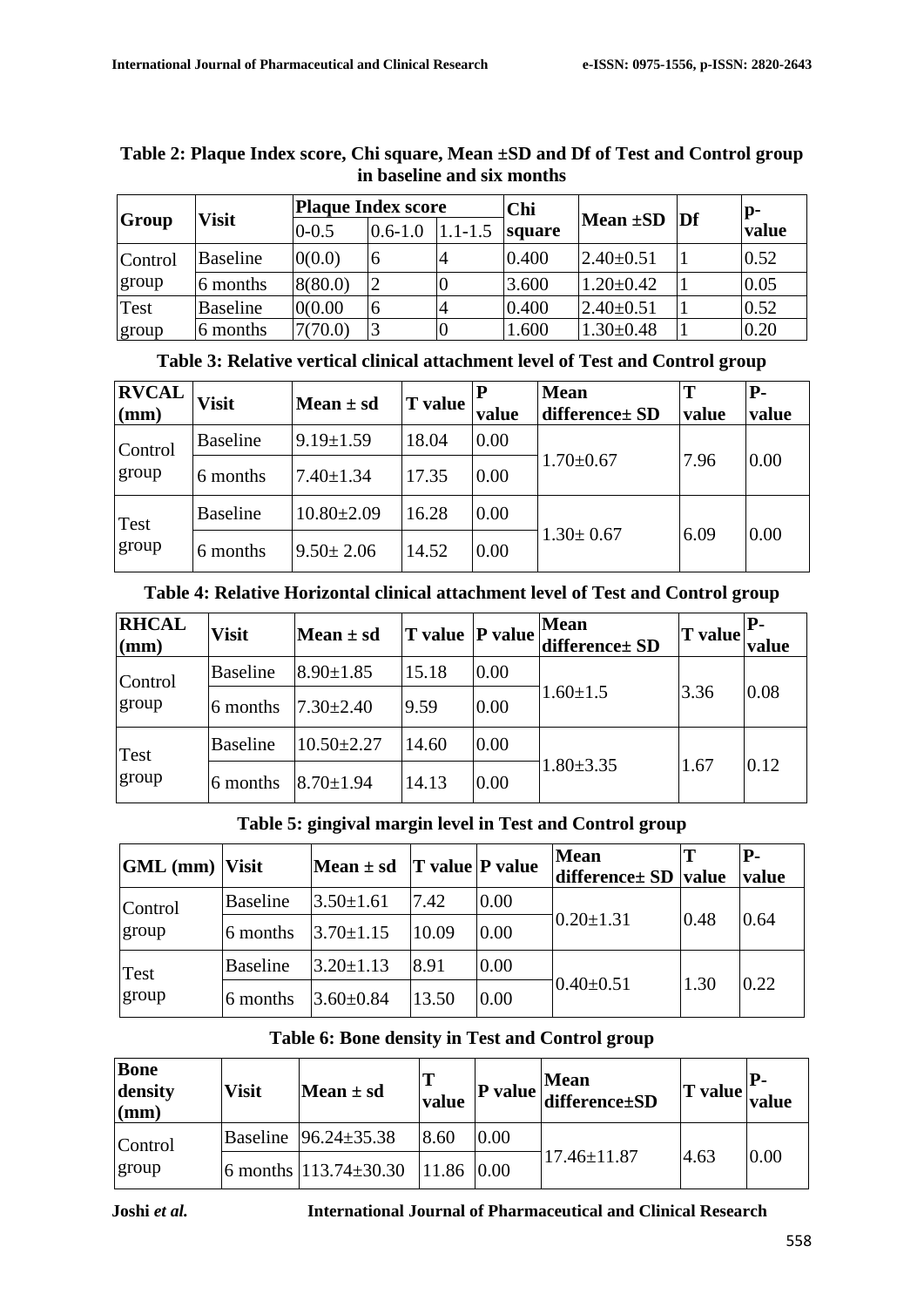|            | Baseline $ 90.80 \pm 25.84 $ 11.11 $ 0.00 $ |  |                   |      |      |
|------------|---------------------------------------------|--|-------------------|------|------|
| Test group | 6 months $100.86\pm47.16$ 10.11 0.00        |  | $10.06 \pm 47.08$ | 0.66 | 0.52 |

# **Table 7: Probing pocket depth of Test group and Control group in baseline and six months**

| <b>Probing pocket depth</b> | т      | Sig. | <b>Mean Difference</b> |
|-----------------------------|--------|------|------------------------|
| Test group (baseline)       | 24.832 | .000 | $5.30 \pm 0.67$        |
| Test group (6 months)       | 10.474 | .000 | $2.90 \pm 0.87$        |
| Control group (baseline)    | 33.000 | .000 | $5.50 \pm 0.52$        |
| Control group (6 months)    | 15.922 | 000  | $2.60 \pm 0.51$        |

# **Table 8: Probing pocket depth of Test group and Control group**

| <b>Probing</b><br>pocket<br>depth (mm) | <b>Visit</b>    | Mean difference ± SD | <b>T</b> value | <b>P</b> - value |  |
|----------------------------------------|-----------------|----------------------|----------------|------------------|--|
|                                        | <b>Baseline</b> |                      |                | 0.04             |  |
| Control group                          | 6 months        | $2.90 \pm 0.99$      | 9.22           |                  |  |
|                                        | <b>Baseline</b> |                      |                |                  |  |
| Test group                             | 6 months        | $2.40 \pm 0.96$      | 7.66           | 0.49             |  |

# **Table 9: Plaque Index (PI), Sulcus bleeding index (SBI), Probing depth from the gingival margin, Relative vertical clinical attachment level (RVCAL), Relative Horizontal clinical attachment level (RHCAL) along with gingival margin level (GML) and BD of Test and Control group, mean difference, T value and P value.**

| <b>Parameters</b> | <b>Test Group</b> | <b>Control</b><br>Group | <b>Mean</b><br><b>Difference</b> | <b>T-Value</b> | P-<br><b>Value</b> |                           |
|-------------------|-------------------|-------------------------|----------------------------------|----------------|--------------------|---------------------------|
| PD                | $2.40 \pm 0.96$   | $2.90 \pm 0.99$         | $0.5 \pm 0.31$                   | 4.00           | 0.64               | <b>Not</b><br>Significant |
| <b>RHCAL</b>      | $1.80 \pm 3.35$   | $1.60 \pm 1.5$          | $0.2 \pm 0.38$                   | 0.20           | 0.79               | Not<br>Significant        |
| <b>RVCAL</b>      | $1.30 \pm 0.06$   | $1.70 \pm 0.67$         | $0.4 \pm 0.30$                   | 2.4            | 0.13               | <b>Not</b><br>Significant |
| <b>GML</b>        | $0.40 \pm 0.51$   | $0.20 \pm 1.31$         | $0.2 \pm 0.31$                   | 0.48           | 0.09               | Not<br>Significant        |
| <b>BD</b>         | $10.06 \pm 47.08$ | $17.46 \pm 11.87$       | $7.4 \pm 5.09$                   | 1.56           | 0.06               | <b>Not</b><br>Significant |

# **Discussion**

Furcation involvement complicates the treatment methodology due to its bacterial retentive nature and anatomical factors which prevents visualization and access for treatment.[8] According to Caranza and Newman, furcation involvement microscopically is simply a phase in the rootward extension of the periodontal pocket. In its early stages, there is a widening of the periodontal space, with cellular and fluid inflammatory exudation, followed by epithelial proliferation into the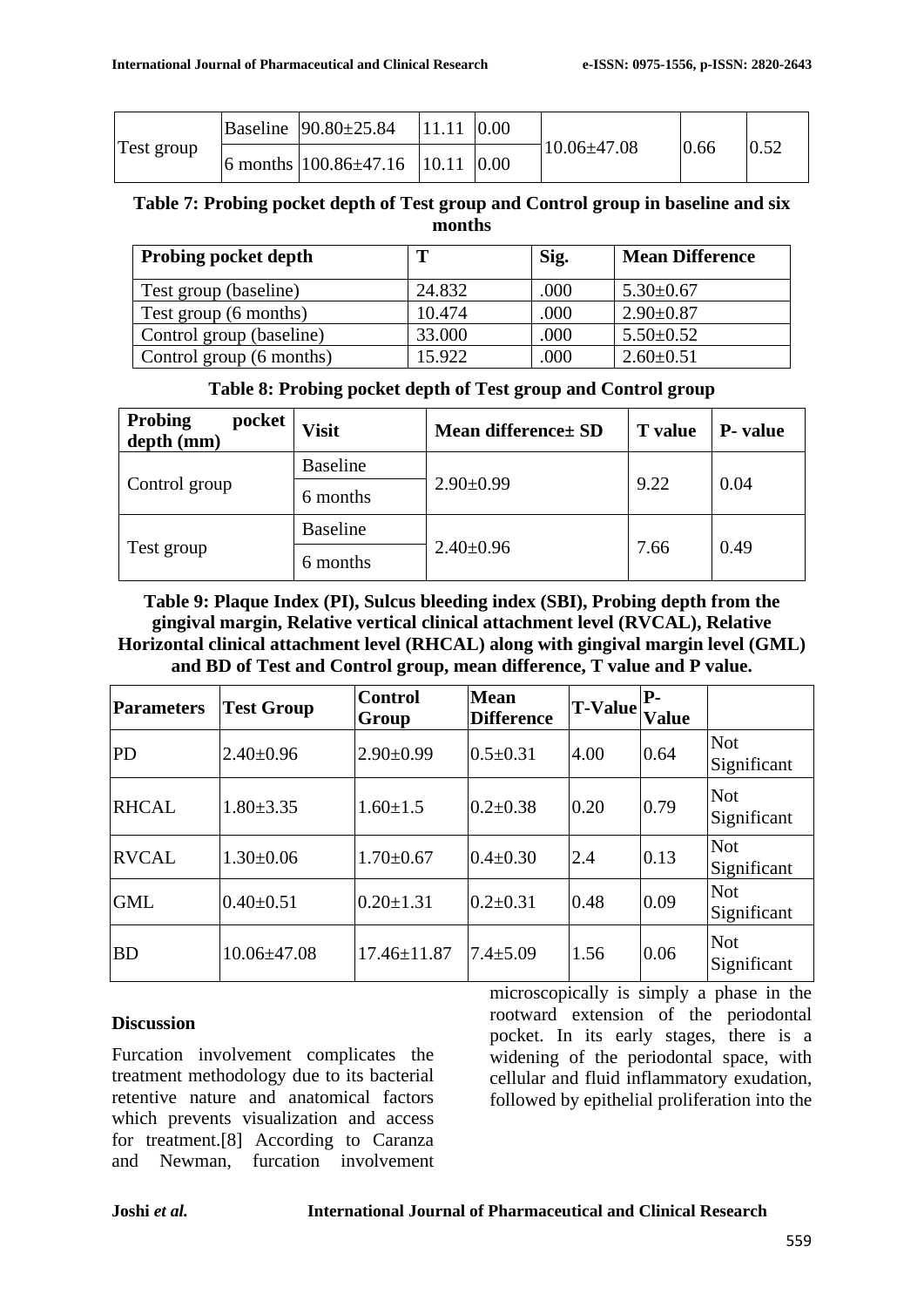furcation area from the adjoining periodontal pocket.

Caranza noted that trauma from occlusion is particularly suspected when he furcation involvement demonstrated crater like or angular deformities in the bone and especially when the bone destruction is localized to one of the roots.Regenerative modalities for the treatment for grade II furcation defect include use of osseous grafting with osseous coagulum, autogenous intraoral bone,iliac crest bone, freeze dried bone with autogenous bone and hydroxyapatite,GTR membranes/PRP alone,GTR/PRF/PRP in conjunction with bone grafting materials. [9]

Treatment of furcation involvement depends largely on the extent of lesion. Shallow horizontal involvement without significant vertical bone loss usually responds favorably to localize flap procedures with odontoplasty and osteoplasty. [9]

Collagen material also possess additional advantages like hemostasis and chemotaxis for periodontal ligament fibroblasts, reduces immunogenicity, easy manipulation and ability to augment tissue thickness, Hence, collagen membranes are ideal for resorbable GTR membranes. [10] Healiguide is commercially available resorbable membrane with type I collagen as major component. Additional charge notifications and slight calcification makes this membrane unique and different from other membranes known to facilitate fibrogenesis over osteoinduction. Also, its pore size is lesser than the penetrable size of an epithelial cell migrating from gingival /periodontal flap during the initial phases of healing.

PRF is an autogenous platelet concentrate which consist of a fibrin matrix polymerized in a tetramolecular structure, the incorporation of platelets, leukocytes and cytokines; and circulating stem cells.In addition, PRF slows down the blood activation process, which could

induce an increased leukocyte degranulation and release of cytokines (proinflammatory mediators) such as interleukin (IL)-1beta, IL -6 and tumor necrosis factor alpha, and antiinflammatory cytokines such as IL-4. [11] Thus, in order to evaluate regeneration in grade II furcation defects using the abovementioned modality the following parameters were recorded at baseline and 6 months -*Plaque index, bleeding index, Probing depth, Relative vertical attachment level,Relative horizontal attachment level, Gingival margin level and Radiographic bone density.*

Belal et al [12] also observed a mean reduction of 2.43 mm with control group& 2.5 mm with test group. However, Sanatana et al reported a higher PPD reduction  $(3.65 -0.6 \text{ mm})$  by using a composite graft composed of bioabsorbable hydroxyapatite mixed with tetracycline hydrochloride and PTFE barrier membrane.

Quick handling is the only way to obtain a clinically usable PRF. [13] The technique of PRF preparation was followed carefully and it was prepared immediate before placement into the defect membrane were prepared for each test group site to maintain the basic rules of tissue engineering as prepared by Corso et al. [14]

Moreover, the fibrin matrix itself shows mechanical adhesive properties and biologic functions like fibrin glues: it maintains the flap in a high and stable position, enhances neo angiogenesis, reduces necrosis and shrinkage of the flap, and guarantees maximal root coverage.[15] Because it is a simplified, easy, fast and cost-effective preparation without use of any anticoagulant, along with functional, intact platelet in fibrin matrix and sustained release of growth factors, PRF is considered the leader in fibrin technology. [16]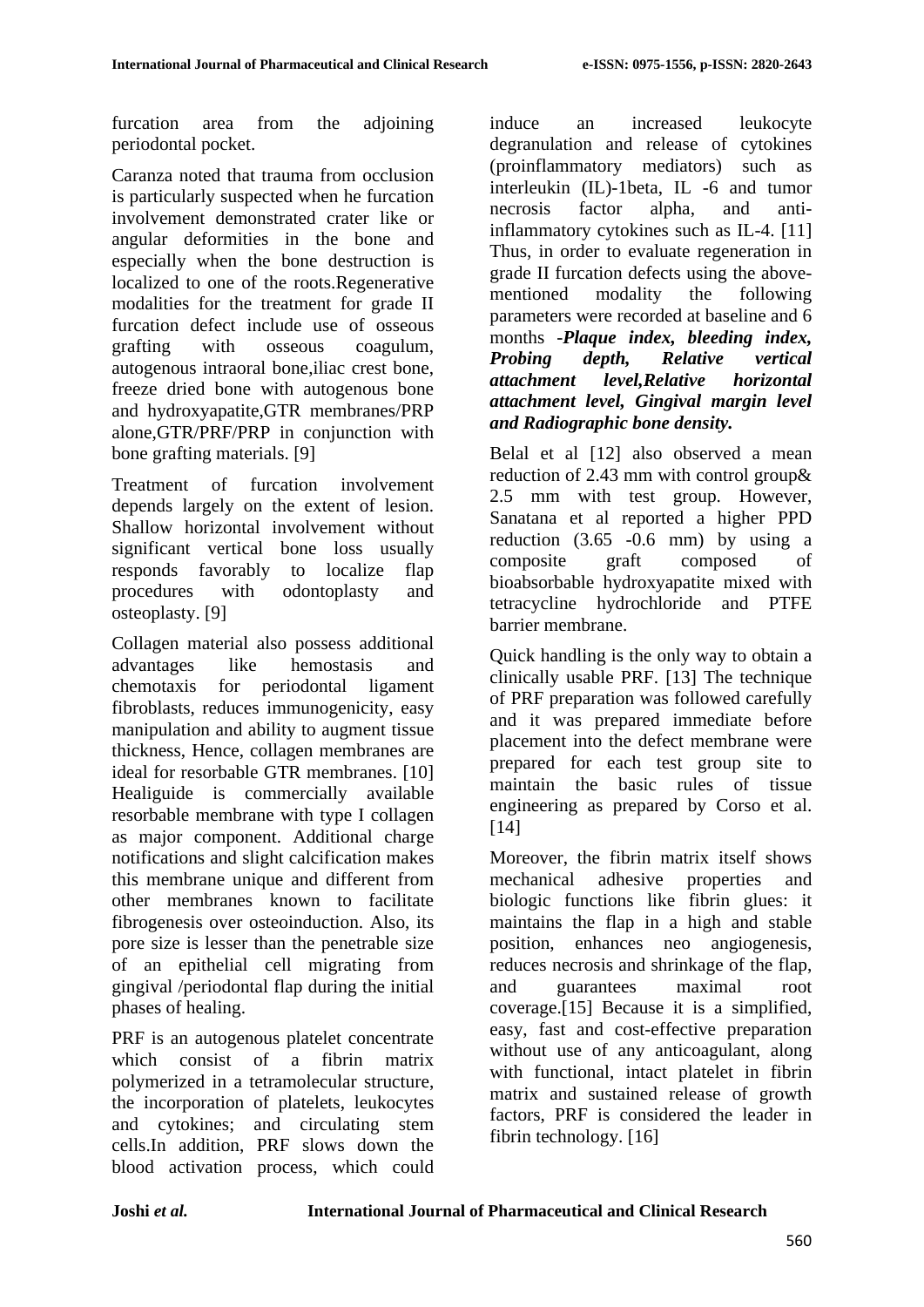The current study was also demonstrated decrease in the gingival index scores from baselineto 6 months & this decrease was statistically significant. This demonstrates that both PRF & HEALIGUIDE are biocompatible material and does not stimulate any inflammatory reaction in the soft and hard tissues.

# **Conclusion**

Both treatment modalities demonstrated a significant improvement in the probing depth, vertical and horizontal relative attachment level as well as radiographic bone density at 6 months surgery. There was no significant difference in the result obtained from the use of both the treatment modalities. Hence further long-term studies are requiring substantiating the efficacy of cost effective PRF in the treatment of mandibular grade II furcation defects over other GTR membranes which are presently being used.

# **References**

- 1. Mrinalini Ag, Bhatnagar, Deepa D. Management of grade II furcation defect in mandibular molar with alloplastic bone graft and bioresorbable guided tissue regeneration membrane. J Periodontol 2016; 1:96-99.
- 2. Dr. Tharangini, Dr Mohan valiathan. Plasma rich fibrin in treatment of grade 2 furcation management – A systematic review. J Clin Periodontol. 2020; Vol 07, Iss 03.
- 3. Dr. A R Pradeep, Dr. Nishanth S. Rao et al. Comparative Evaluation of Autologous Platelet rich fibrin and platelet rich plasma in the treatment of three wall intrabony defects in Chronic Periodontitis: A Randomized Controlled Clinical Trial. J Periodontol. 2012;83(12):1499-507.
- 4. L. Benamghar, J. Penaud et al. Comparison of gingival index and sulcus bleeding index as indicators of periodontal status. 1982; 60(1): 147– 151
- 5. Chung KM, Salkin LM, Stein MD et al. Clinical Evaluation of a Biodegradable Collagen Membrane in Guided Tissue Regeneration. J Periodontal; 1990; 61:732-736
- 6. Kobayashi M, Kawase T et al. A proposed protocol for the standardized preparation of PRF membranes for clinical use. Biologicals .2012;40: 323- 329
- 7. Gerald M Bowers et al. Factors influencing the Outcome of Regenerative Therapy in Mandibular Class II furcations. Part I J Periodontol 2003;74: 1255-1268
- 8. Gerald M Bowers et al. Factors influencing the Outcome of Regenerative Therapy in Mandibular Class II furcations. Part I J Periodontol 2003;74: 1255-1268
- 9. Waerhaug, Jens. The Infrabony Pocket and its Relationship to Trauma from Occlusion and Subgingival Plaque. J Periodontol .1979 ;50: 355–365
- 10. Pintippa Bunyaratvej and Hom -Lay wang. Collagen Membranes: A Review J Periodontol 2001;72;215-229
- 11. Joseph Choukroun MD. Platelet -rich fibrin (PRF): A second generation platelet concentrate. Part IV: Clinical effect on issue healing. Ora surg Oral Med Ora Radiol Pathol Oral Endod 2006; 101:56-60
- 12. Machtei E. Outcome Variables for the Study of Periodontal Regeneration. Ann of Periodontol .1997; 2: 229–239
- 13. Marcelo Camelo, Maec L. Nevins, et al. Periodontal regeneration in human class II furcations using Purified recombinant human platelet derived growth factor -BB with bone allograft, Int J Periodontics Restorative Dent 2006; 23:213-225
- 14. Meyle J. Periodontics: Current concepts and emerging trends.Int J Dent Hyg 2006; 43–49
- 15. David M. Dohan, et al. Platelet -rich fibrin (PRF): A second -generation platelet concentrate. Part I: Technological concepts and evolution